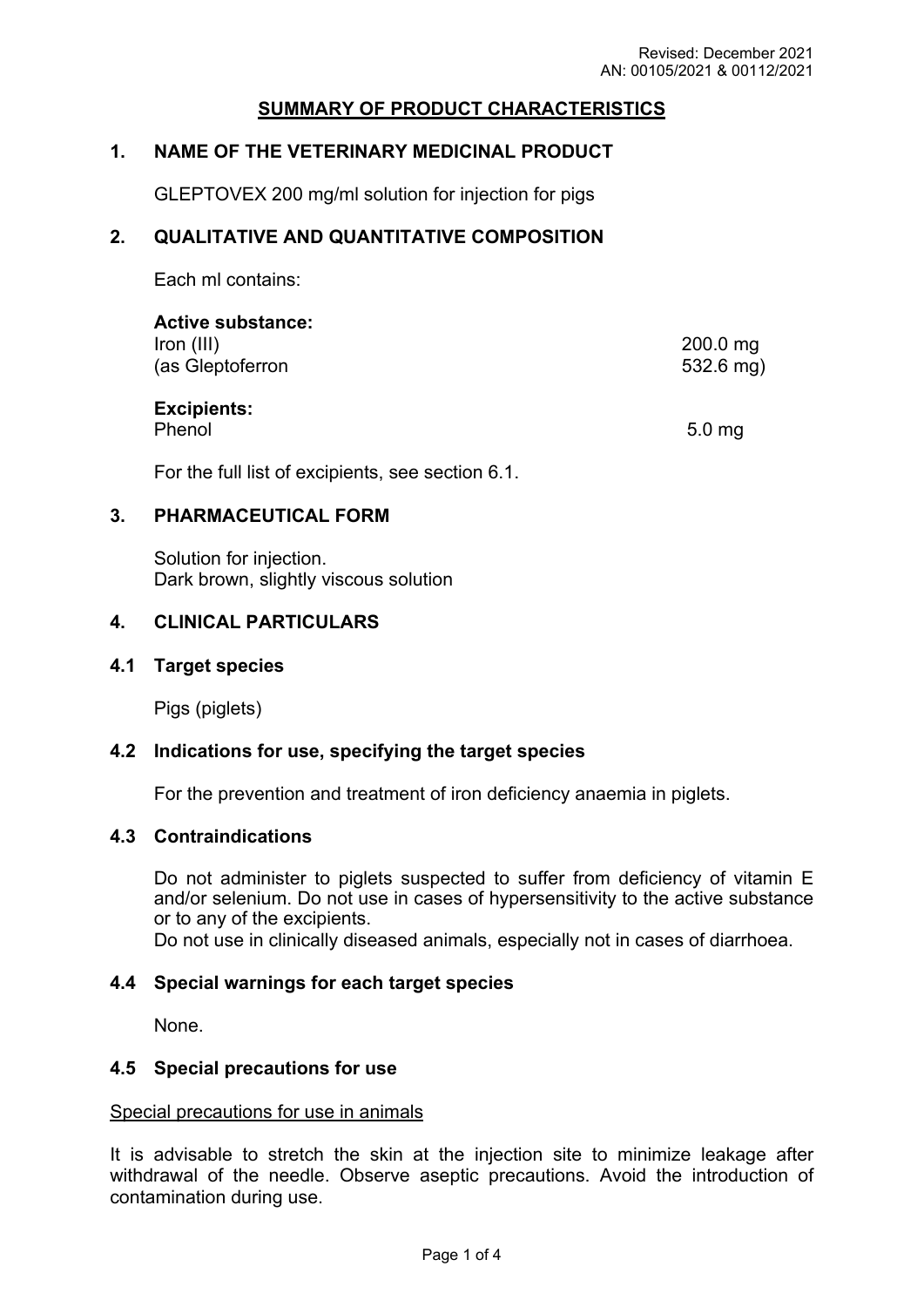## Special precautions to be taken by the person administering the veterinary medicinal product to animals

People with known hypersensitivity to the active substance (gleptoferron) or with hemochromatosis should avoid contact with the veterinary medicinal product. Take care to avoid accidental self-injection and contact with mucous membranes. In case of accidental self-injection, seek medical advice immediately and show the package leaflet or the label to the physician.

Wash hands after use.

# **4.6 Adverse reactions (frequency and seriousness)**

Discolouration of the tissue and/or slight, soft swelling may be observed uncommonly at the site of injection. This should disappear within a few days. Also hypersensitivity reactions can occur.

Deaths have occurred rarely in piglets following the administration of parenteral iron dextran preparations. These deaths have been associated with genetic factors or deficiency of vitamin E and/or selenium.

Piglet deaths which have been attributed to an increased susceptibility to infection due to temporary blocking of the reticuloendothelial system have been reported very rarely.

The frequency of adverse reactions is defined using the following convention:

- very common (more than 1 in 10 animals treated displaying adverse reaction(s))

- common (more than 1 but less than 10 animals in 100 animals treated)

- uncommon (more than 1 but less than 10 animals in 1,000 animals treated)

- rare (more than 1 but less than 10 animals in 10,000 animals treated)

- very rare (less than 1 animal in 10,000 animals treated, including isolated report

# **4.7 Use during pregnancy, lactation or lay**

Not applicable

# **4.8 Interaction with other medicinal products and other forms of interaction**

The absorption of concomitantly administered oral iron may be reduced.

### **4.9 Amounts to be administered and administration route**

For intramuscular use only.

*Piglets:*

The product is administered as a single 1 mL (200 mg iron) dose by deep intramuscular injection. Inject once between the  $1<sup>st</sup>$  and the  $3<sup>rd</sup>$  day of life.

The use of a multidose syringe is recommended. To refill the syringe use a draw-off needle to avoid excessive broaching of the stopper.

Do not broach the 100 ml vial more than 20 times and a 200 ml vial more than 50 times.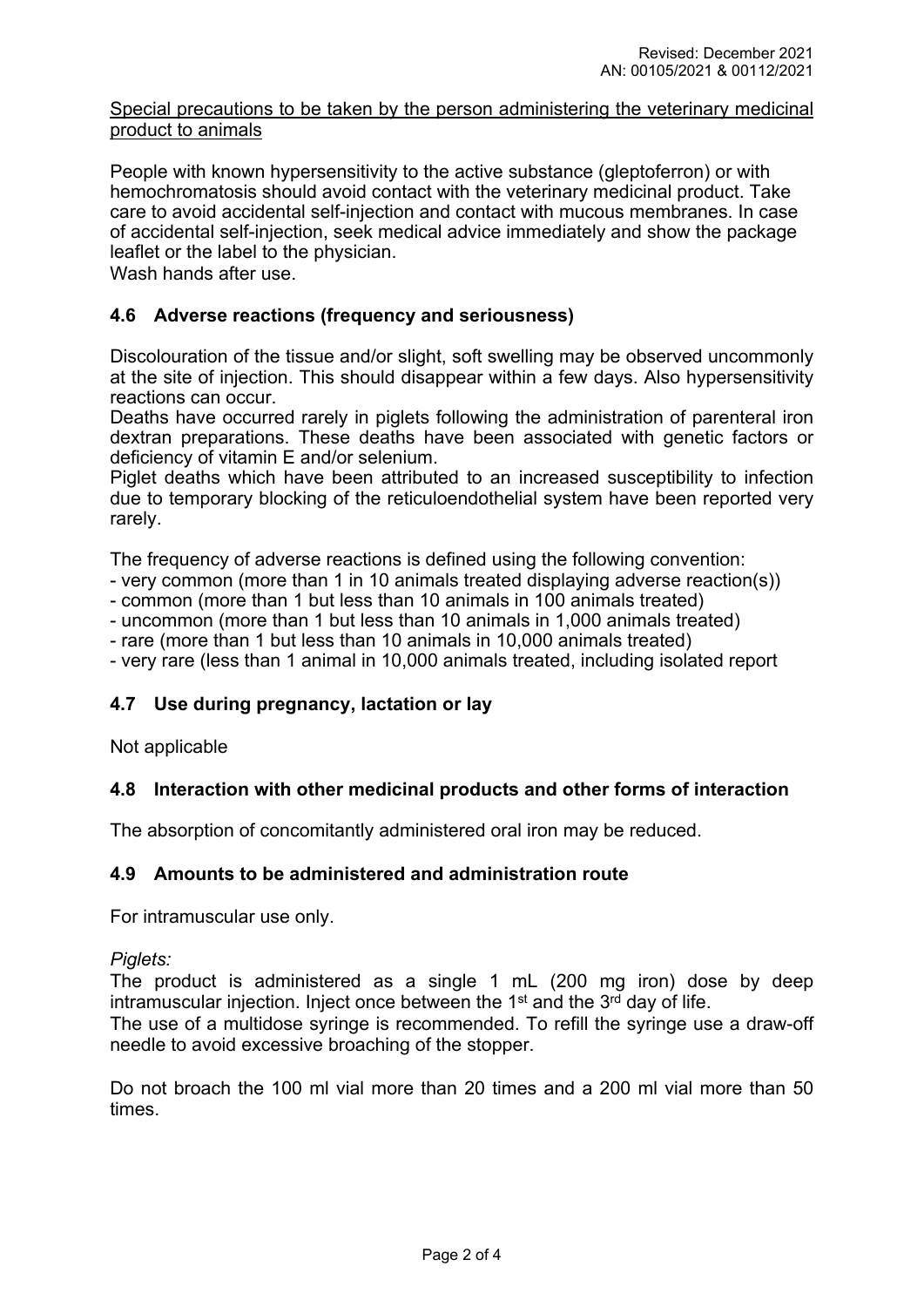## **4.10 Overdose (symptoms, emergency procedures, antidotes), if necessary**

Large amounts of iron administered by the parenteral route may result in transient reduced capacity of the immune system due to iron overload of lymph macrophages. Pain, inflammation reactions, abscess formation as well as persistent discolouration of muscle tissue at the injection site may occur.

Iatrogenic poisoning may result in the following signs: pale mucous membranes, haemorrhagic gastroenteritis, vomiting, tachycardia, hypotension, dyspnoea, oedema of the limbs, lameness, shock, death, liver damage. Supportive measures such as chelating agents can be used.

## **4.11 Withdrawal period(s)**

Meat and offal: **Zero days** 

# **5. PHARMACOLOGICAL PROPERTIES**

Pharmacotherapeutic group: [Iron, parenteral preparations](http://www.whocc.no/atcvet/atcvet_index/?code=QB03AC)

ATCvet Code: QB03AC

### **5.1 Pharmacodynamic properties**

Iron is an essential micronutrient. It plays a major role in the oxygen transport of haemoglobin and myoglobin, as well as a key role in enzymes, such as cytochromes, catalases, and peroxidases.

Iron has a high recovery rate from metabolism and food ingested. Thus, deficiency occurs only very rarely in adult animals.

# **5.2 Pharmacokinetic particulars**

After intramuscular injection, the iron complex is absorbed into the lymphatic tissue within 3 days. Here, the complex is split to release  $Fe<sup>3+</sup>$  which is stored as ferritin in the main storage organs (e.g. liver, spleen and the reticuloendothelial system). In the blood, free  $Fe<sup>3+</sup>$  binds to transferrin (transport form) and is mainly used for the synthesis of haemoglobin.

# **6. PHARMACEUTICAL PARTICULARS**

### **6.1 List of excipients**

Phenol Water for injections

### **6.2 Major incompatibilities**

In the absence of compatibility studies, this veterinary medicinal product must not be mixed with other veterinary medicinal products.